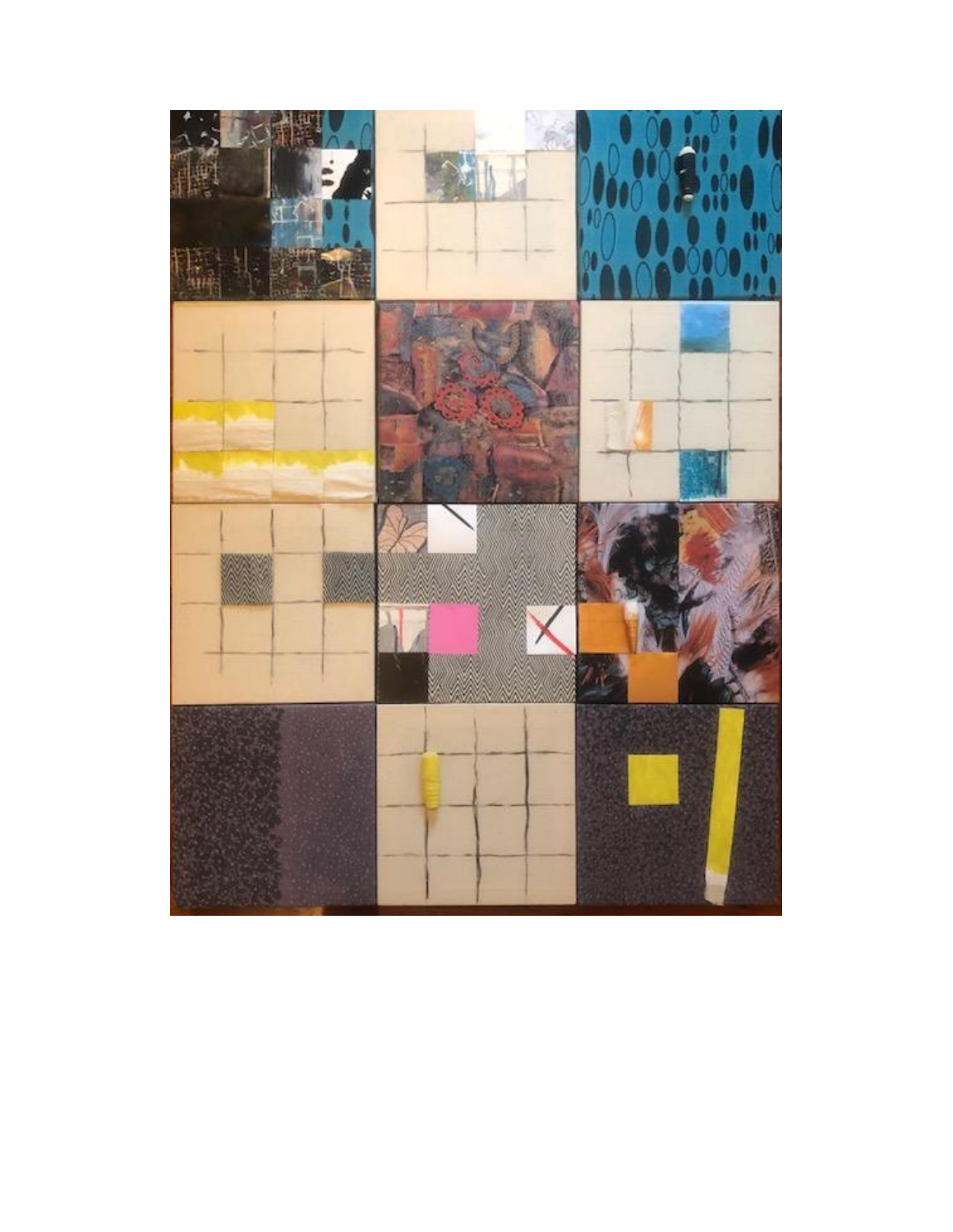## **Ana Steinnekker –** *La Trama del Ser*

Ana Steinnekker aborda su obra desde una perspectiva embestida de intereses que provienen de distintos campos del conocimiento y cuyo estudio hace que se concentren conformando trabajos con una fuerte impronta conceptual más allá de la búsqueda estética de la artista. Formada en el campo de la arquitectura, con un marcado acercamiento al diseño y los parámetros propios de una composición tendiente a armonizar las partes, las obras gravitan entre el módulo, la trama, la naturaleza, la memoria y un universo espiritual alimentado por matices también cercanos a la psicología.

El vínculo de Ana con el arte proviene inicialmente de la cerámica, siguiendo con la pintura -óleos, acrílicos, acuarelas, tinta china- pasando por el grafito, el collage y llegando a lo tridimensional con sus cajas y objetos, todos ellos intervenidos con múltiples materialidades como el papel, el látex, la madera o los metales, entre otros. El volumen cobra un rol protagónico en sus esquemas plásticos porque logra edificar espacios que vinculan el adentro con el afuera, las elevaciones con los patrones de base y las geométricas rigurosas propias de una maqueta de estudio, se rebaten cobrando forma y se hacen más orgánicas. Y si hablamos de módulos como un punto de partida, también citamos anteriormente a la trama y se le suma a estos, la abstracción. Un buen ejemplo es la serie *Reconstruyendo* (2016) donde acrílicos, tintas y acuarelas se pierden en un diseño de entramados de relatos, líneas, puntos, cuadrículas inciertas que componen estructuras aparentemente inestables, a veces caóticas, pero con una lógica interna que las fundamenta. *Cabezas Locas* (2015) -un trabajo inmediatamente anterior- ya portaba la esencia de lo que se desarrollaría después: un pasaje sintético de la figuración a un campo de trama eterna en su verticalidad y horizontalidad, raíces de una organicidad que también da cuenta de esa madre tierra proveedora de abundancias.

Una serie particular es la de los *Mundos* (2019) cuyas obras fueron realizadas durante una Residencia en el Chateau D´orquevaux, en Champagne, Francia ese mismo año. Aparecen allí personajes, técnicas y matices, que una vez más, ya se preanunciaban en series tales como *Deborah* (2011), las *Cajas* (2010) y los *Collages* (2010). Allí la artista combina escenarios cuasi surrealistas, en este caso asistida por la figuración, la técnica mixta y la fotografía. Aparece la imagen de Ana niña, una suerte de autorretrato que atraviesa casi todas las obras de esta serie poniendo en primera persona, otorgando identidad, a un proceso de sanación interior y reconocimiento cada vez más afianzado del Yo, el cual se manifiesta de forma contundente en la obra.

Los últimos trabajos de Ana Steinnekker -nacidos en el 2020 y avanzando sobre el futuro inmediato- toman un nuevo rumbo aun cuando se aventuran de la mano de aquello que la artista conoce como pasos certeros y fieles compañeros de ruta: patrones, entramados, formas, el fluir vital de la naturaleza. Un trabajo donde predomina el "textil sobre textil", collages de texturas táctiles y visuales donde el cuadrado se destaca como figura dominante –llevando consigo toda la carga simbólica del número cuatro como un número de referencia por excelencia-, como plataforma de organización de la obra, como fuerte, como pilar. En estos trabajos Ana retoma la abstracción, se vuelve más sintética, juega con los contrastes en las paletas y se permite experimentar recuperando obras olvidadas y repensándolas, adaptándolas para integrar una instancia creativa superadora, transformando el espacio en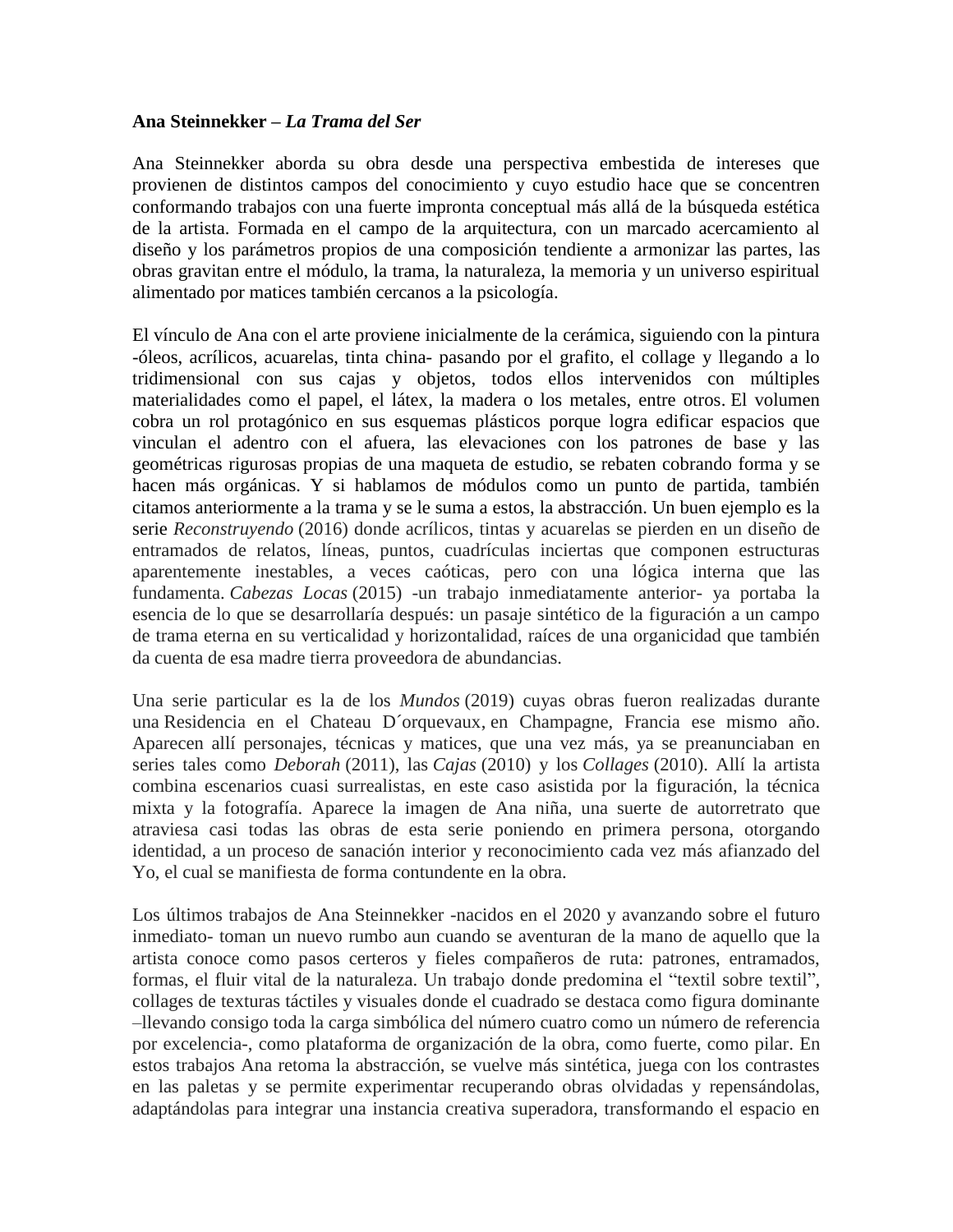un territorio cambiante y la obra en un lienzo en blanco que recibe los ecos de esas vibraciones que vienen a apoyarse en ella para conformar un discurso nuevo. En su trabajo en general pero en esta última etapa en particular, los materiales llevan la carga de su historia, la presencia de su propia memoria en las prendas de vestir elegidas para ser ahora tanto continente como contenido, soporte y concepto. Los restos de obras, las telas en desuso, las prendas de vestir olvidadas, nos hablan de la pura materialidad que se reinventa de manera permanente y se resiste al olvido y el descarte en la obra de Ana Steinnekker.

La trama del ser va desplegando sus alas y crea a su paso una red de relaciones desde donde se puede entrar y salir, rompiendo o atando cabos y todo ello sin quedarse afuera, aun cuando aparenta, de esa matriz que todo lo contiene, respondiendo a un orden primigenio y que Ana interpretada en clave artística.

Lic. María Carolina Baulo, Octubre 2020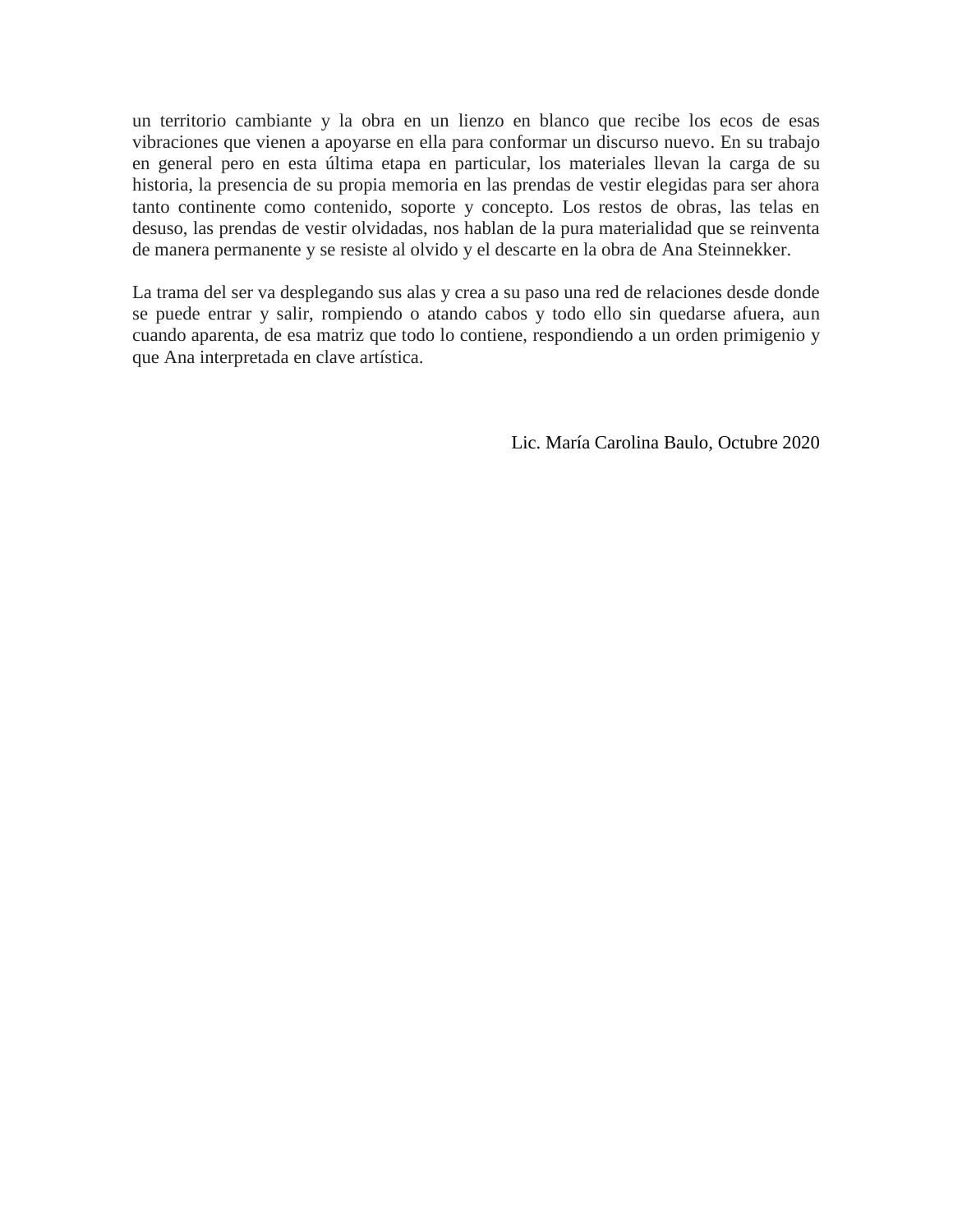## **Ana Steinnekker –** *The Weft of Being*

Ana Steinnekker approaches her work from a perspective on the attack of interests that come from different fields of knowledge and whose study makes them concentrate, creating works with a strong conceptual imprint beyond the aesthetic search of the artist. Formed in the field of architecture, with a clear approach to design and the parameters of a composition tending to harmonize the parts, the works gravitate between the module, the weft, nature, memory and a spiritual universe fed by nuances also close to psychology.

Ana's bind with art comes initially from ceramics, continuing with painting - oils, acrylics, watercolors, ink - going through graphite, collage and reaching the three-dimensional with her boxes and objects, all of them intervened with multiple materials such as paper, latex, wood or metals, among others. The volume takes on a leading role in its plastic schemes because it manages to build spaces that link the inside with the outside, the elevations with the base patterns and the rigorous geometric characteristics of a study model are folded, taking shape and become more organic. And if we talk about modules as a starting point, we also mentioned above the weft and abstraction is added to these. A good example is the series *Reconstruyendo* (*Rebuilding,* 2016) where acrylics, inks and watercolors are lost in a design of networks of stories, lines, points, uncertain grids that make up apparently unstable structures, sometimes chaotic, but with an internal logic that supports them. *Cabezas Locas* (*Crazy Heads,* 2015) -an immediately previous work- already carried the essence of what would develop later: a synthetic passage from figuration to a field of eternal weft in its verticality and horizontality, roots of an organicity that also accounts for that mother earth provider of abundance.

*Mundos* (*Worlds,* 2019) is a particular series, whose works were made during a Residence at the Chateau D´orquevaux, in Champagne, France that same year. Characters, techniques and nuances appear there, which, once again, were already announced in series such as *Deborah* (2011), the *Cajas* (*Boxes,* 2010) and the *Collages* (2010). There the artist combines quasi-surrealist scenarios, in this case assisted by figuration, mixed technique and photography. The image of Ana as a girl appears, a kind of self-portrait that runs through almost all the works in this series, putting in the first person, giving identity, a process of inner healing and recognition that is increasingly entrenched in the Self, which manifests itself in a forceful way in the work.

Ana Steinnekker's latest works - born in 2020 and advancing on the immediate future - take a new course even when they venture hand in hand with what the artist knows as accurate steps and faithful companions on the road: patterns, frameworks, shapes, the vital flow of nature. A work where "textile over textile" predominates, collages of tactile and visual textures where the square stands out as the dominant figure - carrying with it all the symbolism of the number four as a reference number par excellence - as a platform for organizing the work, like fort, like pillar. In these works Ana takes up abstraction, becomes more synthetic, plays with the contrasts in the palettes and allows herself to experiment by recovering forgotten works and rethinking them, adapting them to integrate an overcoming creative instance, transforming the space into a changing territory and the work into a blank canvas that receives the echoes of those vibrations that come to lean on it to shape a new discourse. In her work in general but in this last stage in particular, the materials carry the